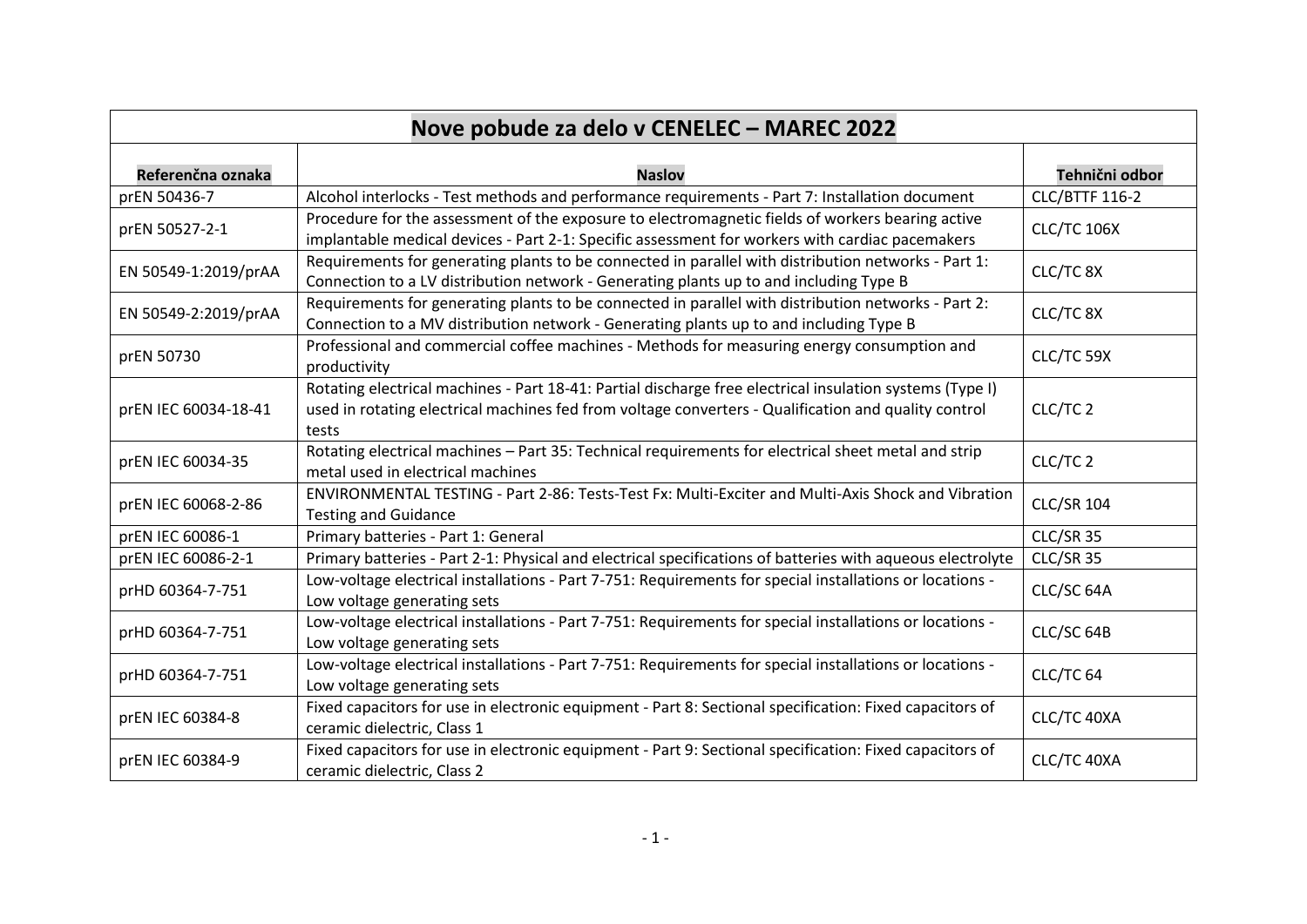| prEN IEC 60384-21            | Fixed capacitors for use in electronic equipment - Part 21: Sectional specification - Fixed surface<br>mount multilayer capacitors of ceramic dielectric, Class 1                              | CLC/TC 40XA |
|------------------------------|------------------------------------------------------------------------------------------------------------------------------------------------------------------------------------------------|-------------|
| prEN IEC 60384-22            | Fixed capacitors for use in electronic equipment - Part 22: Sectional specification - Fixed surface<br>mount multilayer capacitors of ceramic dielectric, Class 2                              | CLC/TC 40XA |
| prEN IEC 60601-2-24          | Medical electrical equipment - Part 2-24: Particular requirements for the basic safety and essential<br>performance of infusion pumps and controllers                                          | CLC/TC 62   |
| prEN IEC 60669-2-2           | Switches for household and similar fixed electrical installations - Part 2-2: Particular requirements -<br>Electromagnetic remote-control switches (RCS)                                       | CLC/TC 23BX |
| prEN IEC 60669-2-3           | Switches for household and similar fixed electrical installations - Part 2-3: Particular requirements -<br>Time-delay switches (TDS)                                                           | CLC/TC 23BX |
| EN IEC 60730-<br>1:2020/prAA | Automatic electrical controls - Part 1: General requirements                                                                                                                                   | CLC/TC 72   |
| prEN IEC 60938-2-1           | Fixed inductors for electromagnetic interference suppression - Part 2-1: Blank detail specification -<br>Inductors for which safety tests are required - Assessment level D                    | CLC/TC 40XA |
| prEN IEC 60947-4-1           | Low-voltage switchgear and controlgear - Part 4-1: Contactors and motor-starters - Electromechanical<br>contactors and motor-starters                                                          | CLC/TC 121A |
| prEN IEC 60947-5-3           | Low-voltage switchgear and controlgear - Part 5-3: Control circuit devices and switching elements -<br>Requirements for proximity devices with defined behaviour under fault conditions (PDDB) | CLC/TC 121A |
| prEN IEC 60947-10            | Low-voltage switchgear and controlgear - Part 10: Semiconductor Circuit-Breakers                                                                                                               | CLC/TC 121A |
| prEN IEC 61076-2             | Connectors for electronic equipment - Product requirements - Part 2: Sectional specification for<br>circular connectors                                                                        | CLC/SR 48B  |
| prEN IEC 61158-3-28          | Industrial communication networks - Fieldbus specifications - Part 3-28: Data-link layer service<br>definition - Type 28 elements                                                              | CLC/TC 65X  |
| prEN IEC 61158-4-28          | Industrial communication networks - Fieldbus specifications - Part 4-28: Data-link layer protocol<br>specification - Type 28 elements                                                          | CLC/TC 65X  |
| prEN IEC 61158-5-27          | Industrial communication networks - Fieldbus specifications - Part 5-27: Application layer service<br>definition - Type 27 elements                                                            | CLC/TC 65X  |
| prEN IEC 61158-5-28          | Industrial communication networks - Fieldbus specifications - Part 5-28: Application layer service<br>definition - Type 28 elements                                                            | CLC/TC 65X  |
| prEN IEC 61158-6-27          | Industrial communication networks - Fieldbus specifications - Part 6-27: Application layer protocol<br>specification - Type 27 elements                                                        | CLC/TC 65X  |
| prEN IEC 61158-6-28          | Industrial communication networks - Fieldbus specifications - Part 6-28: Application layer protocol<br>specification - Type 28 elements                                                        | CLC/TC 65X  |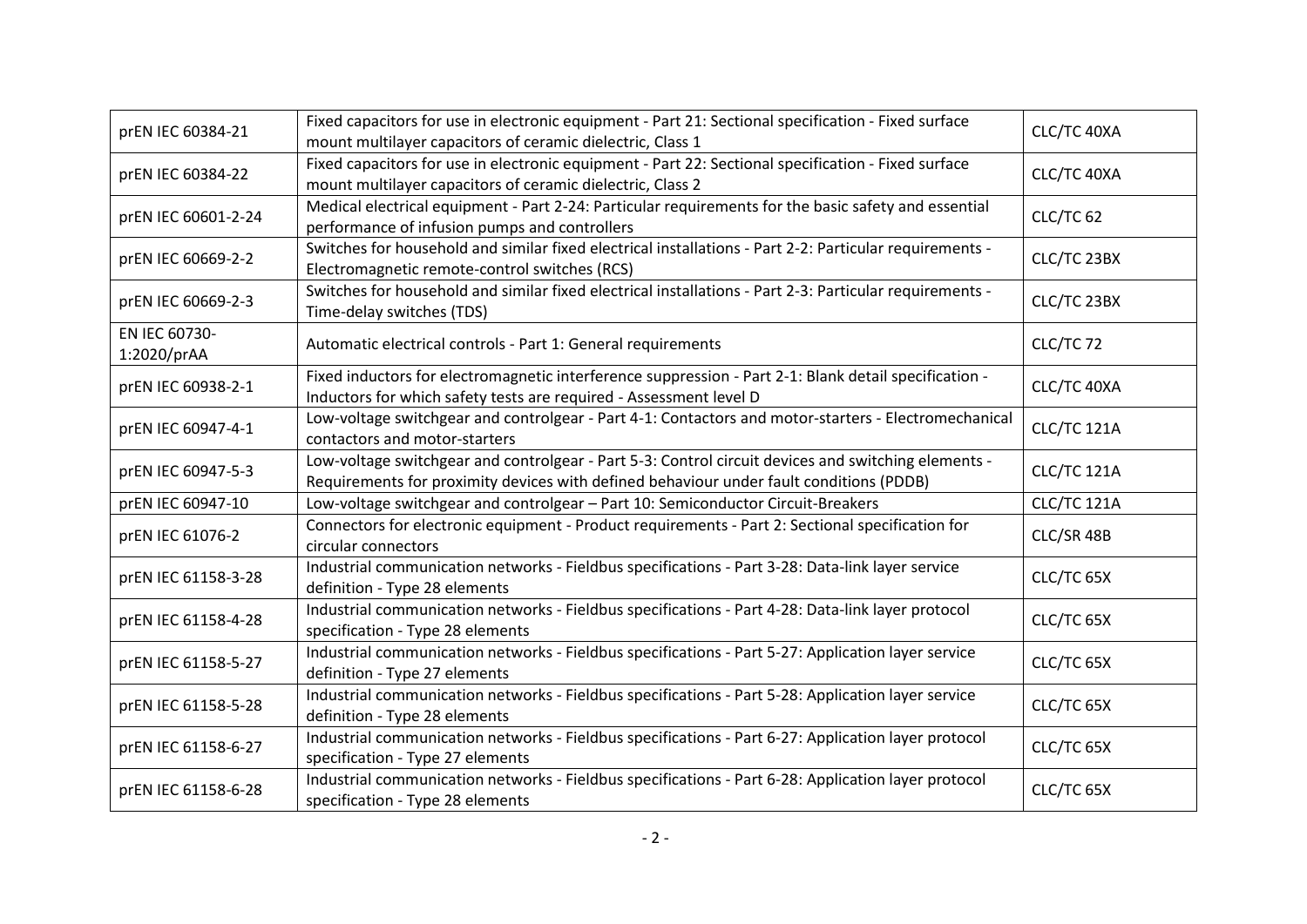| prEN IEC 61300-2-27          | Fibre optic interconnecting devices and passive components - Basic test and measurement<br>procedures - Part 2-27: Tests - Dust - Laminar flow                                                | CLC/TC 86BXA          |
|------------------------------|-----------------------------------------------------------------------------------------------------------------------------------------------------------------------------------------------|-----------------------|
| prEN IEC 61300-2-44          | Fibre optic interconnecting devices and passive components - Basic test and measurement<br>procedures - Part 2-44: Tests - Flexing of the strain relief of fibre optic devices and components | CLC/TC 86BXA          |
| prEN IEC 61340-5-1           | Electrostatics - Part 5-1: Protection of electronic devices from electrostatic phenomena - General<br>requirements                                                                            | <b>CLC/SR 101</b>     |
| prEN IEC 61360-1             | Standard data element types with associated classification scheme - Part 1: Definitions - Principles<br>and methods                                                                           | CLC/SR 3D             |
| prEN IEC 61360-6             | Standard data element types with associated classification scheme for electric components - Part 6:<br>CDD modelling guideline for the use of concepts                                        | CLC/SR 3D             |
| prEN IEC 61427-2             | Secondary cells and batteries for renewable energy storage - General requirements and methods of<br>test - Part 2: On-grid applications                                                       | CLC/TC 21X            |
| EN IEC 61439-<br>1:2021/prAA | Low-voltage switchgear and controlgear assemblies - Part 1: General rules                                                                                                                     | <b>CLC/BTTF 170-1</b> |
| EN IEC 61439-<br>2:2021/prAA | Low-voltage switchgear and controlgear assemblies - Part 2: Power switchgear and controlgear<br>assemblies                                                                                    | CLC/BTTF 170-1        |
| prEN IEC 61754-7-5           | Fibre optic interconnecting devices and passive components - Fibre optic connector interfaces - Part<br>7-5: Type MPO connector family-Three fibre rows                                       | CLC/TC 86BXA          |
| prEN IEC 61754-13            | Fibre optic connector interfaces - Part 13: Type FC-PC connector                                                                                                                              | CLC/TC 86BXA          |
| EN 61850-7-<br>3:2011/prA2   | Communication networks and systems for power utility automation - Part 7-3: Basic communication<br>structure - Common data classes                                                            | CLC/TC 57             |
| EN 61853-1:2011/prA1         | Photovoltaic (PV) module performance testing and energy rating - Part 1: Irradiance and temperature<br>performance measurements and power rating                                              | CLC/TC 82             |
| EN IEC 61853-<br>3:2018/prA1 | Photovoltaic (PV) module performance testing and energy rating - Part 3: Energy rating of PV modules                                                                                          | CLC/TC 82             |
| EN IEC 61853-<br>4:2018/prA1 | Photovoltaic (PV) module performance testing and energy rating - Part 4: Standard reference climatic<br>profiles                                                                              | CLC/TC 82             |
| prEN IEC 61935-4             | SPECIFICATION FOR THE TESTING OF BALANCED AND COAXIAL INFORMATION TECHNOLOGY CABLING<br>- Part 4: Installed balanced single pair cabling as specified in ISO/IEC 1801-1 and related standards | CLC/SC 46XA           |
| prEN IEC 61935-4             | SPECIFICATION FOR THE TESTING OF BALANCED AND COAXIAL INFORMATION TECHNOLOGY CABLING<br>- Part 4: Installed balanced single pair cabling as specified in ISO/IEC 1801-1 and related standards | CLC/SC 46XC           |
| prEN IEC 61935-4             | SPECIFICATION FOR THE TESTING OF BALANCED AND COAXIAL INFORMATION TECHNOLOGY CABLING<br>- Part 4: Installed balanced single pair cabling as specified in ISO/IEC 1801-1 and related standards | CLC/TC 46X            |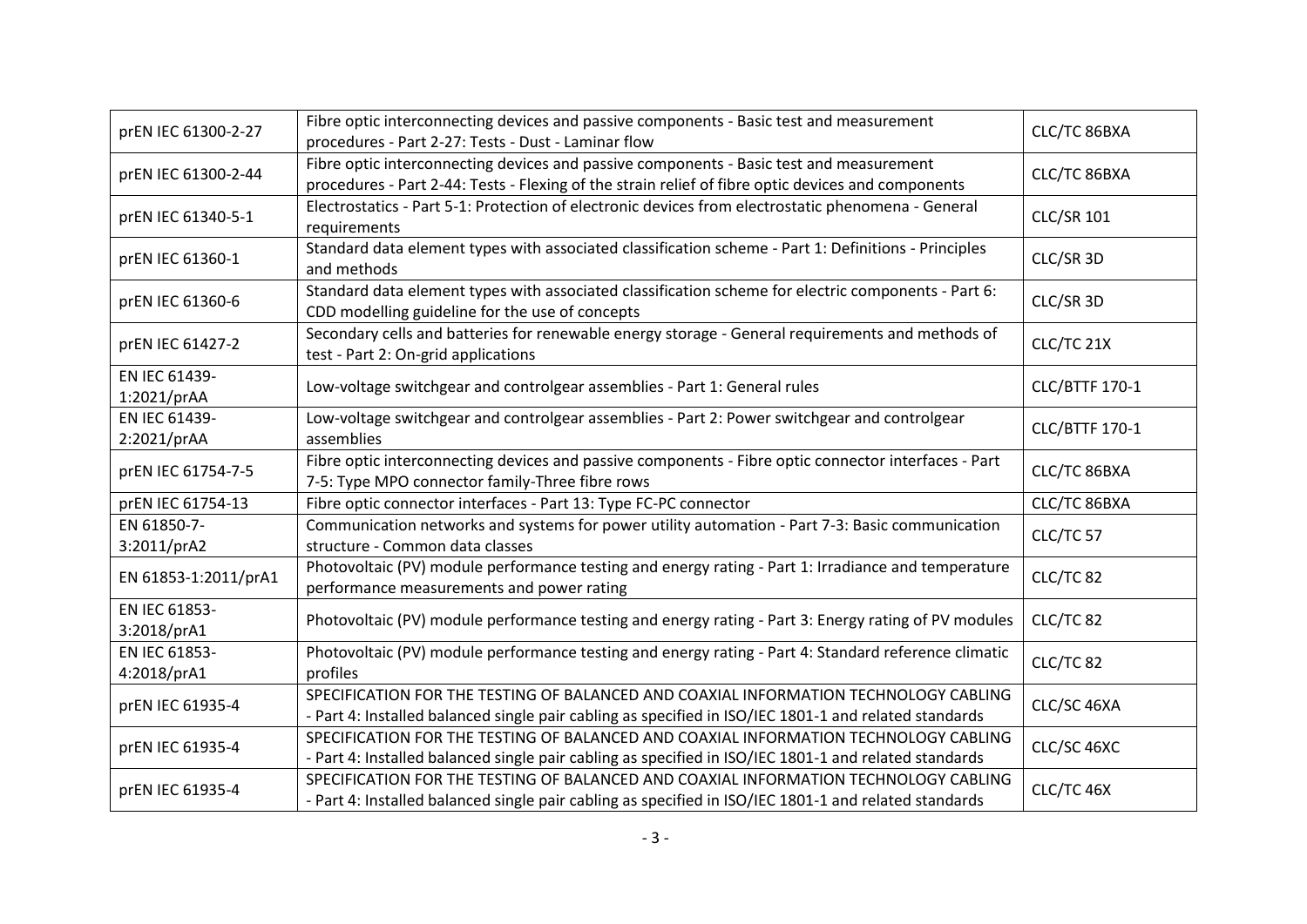| prEN IEC 61967-8                  | Integrated circuits - Measurement of electromagnetic emissions - Part 8: Measurement of radiated<br>emissions - IC stripline method                                                                                               | CLC/SR 47A        |
|-----------------------------------|-----------------------------------------------------------------------------------------------------------------------------------------------------------------------------------------------------------------------------------|-------------------|
| prEN IEC 61987-41                 | IEC 61987, Part 41: Generic structures of List of Properties (LOP) of Process Analyzer Technology (PAT)<br>measuring devices for electronic data exchange                                                                         | CLC/TC 65X        |
| prEN IEC 61995-1                  | Devices for the connection of luminaires for household and similar purposes - Part 1: General<br>requirements                                                                                                                     | CLC/TC 23BX       |
| prEN IEC 61995-2                  | Devices for the connection of luminaires for household and similar purposes - Part 2: Standard sheets<br>for DCL                                                                                                                  | CLC/TC 23BX       |
| prEN IEC 62056-8-11               | Electricity metering data exchange - The DLMS/COSEM suite - Part 8-11: Communication profile for<br>Wi-SUN field area mesh networks                                                                                               | CLC/TC 13         |
| prEN IEC 62056-8-12               | Electricity metering data exchange - The DLMS/COSEM suite - Part 8-12: Communication profile for<br>Low Power Wide Area Networks (LPWAN)                                                                                          | CLC/TC 13         |
| prEN IEC 62264-2                  | Enterprise-control system integration - Part 2: Object and attributes for enterprise-control system<br>integration                                                                                                                | CLC/TC 65X        |
| prEN IEC 62264-4                  | Enterprise-control system integration - Part 4: Objects models attributes for manufacturing<br>operations management integration                                                                                                  | CLC/TC 65X        |
| prEN IEC 62264-5                  | Enterprise-control system integration - Part 5: Business to manufacturing transactions                                                                                                                                            | CLC/TC 65X        |
| prEN IEC 62264-7                  | Enterprise-control system integration - Part 7 Alias Service Model                                                                                                                                                                | CLC/TC 65X        |
| prEN IEC 62271-110                | High-voltage switchgear and controlgear - Part 110: Inductive load switching                                                                                                                                                      | CLC/TC 17AC       |
| prEN IEC 62271-208                | High-voltage switchgear and controlgear - Part 208: Methods to quantify the steady state, power-<br>frequency electromagnetic fields generated by HV switchgear assemblies and HV/LV prefabricated<br>substations                 | CLC/TC 17AC       |
| prEN IEC 62276                    | Single crystal wafers for surface acoustic wave (SAW) device applications - Specifications and<br>measuring methods                                                                                                               | CLC/SR 49         |
| prEN IEC 62381                    | Automation systems in the process industry - Factory acceptance test (FAT), site acceptance test<br>(SAT), and site integration test (SIT)                                                                                        | CLC/TC 65X        |
| prEN IEC 62382                    | Control systems in the process industry - Electrical and instrumentation loop check                                                                                                                                               | CLC/TC 65X        |
| prEN IEC 62676-2-11               | Alarm systems - Video Surveillance Systems (VSS) for use in security applications - Part 2-11: Interop<br>profiles for VMS- and cloud VSaaS-systems for safe-cities and law-enforcement                                           | CLC/TC 79         |
| FprEN IEC 62841-4-<br>4:2020/prAB | Electric motor-operated hand-held tools, transportable tools and lawn and garden machinery - Safety<br>- Part 4-4: Particular requirements for lawn trimmers, lawn edge trimmers, grass trimmers, brush<br>cutters and brush saws | <b>CLC/TC 116</b> |
| prEN IEC 62902                    | Secondary cells and batteries - Marking symbols for identification of their chemistry                                                                                                                                             | CLC/TC 21X        |